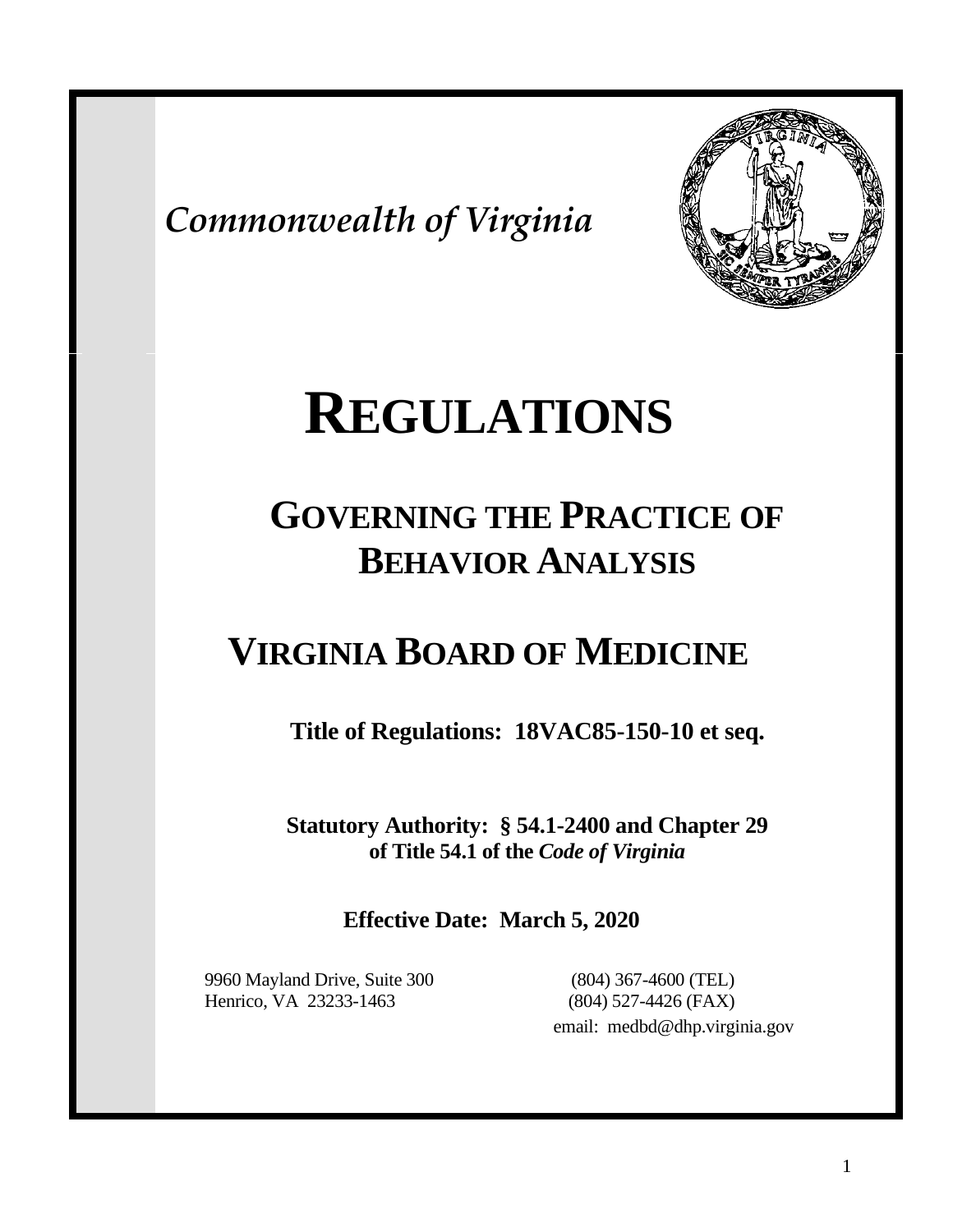### TABLE OF CONTENTS

| Requirements for Licensure as a Behavior Analyst or an Assistant Behavior Analyst 4 |  |
|-------------------------------------------------------------------------------------|--|
|                                                                                     |  |
|                                                                                     |  |
|                                                                                     |  |
|                                                                                     |  |
|                                                                                     |  |
|                                                                                     |  |
|                                                                                     |  |
|                                                                                     |  |
|                                                                                     |  |
|                                                                                     |  |
|                                                                                     |  |
|                                                                                     |  |
|                                                                                     |  |
|                                                                                     |  |
| 18VAC85-150-160. Practitioner-client communication; termination of relationship.  9 |  |
|                                                                                     |  |
|                                                                                     |  |
|                                                                                     |  |
|                                                                                     |  |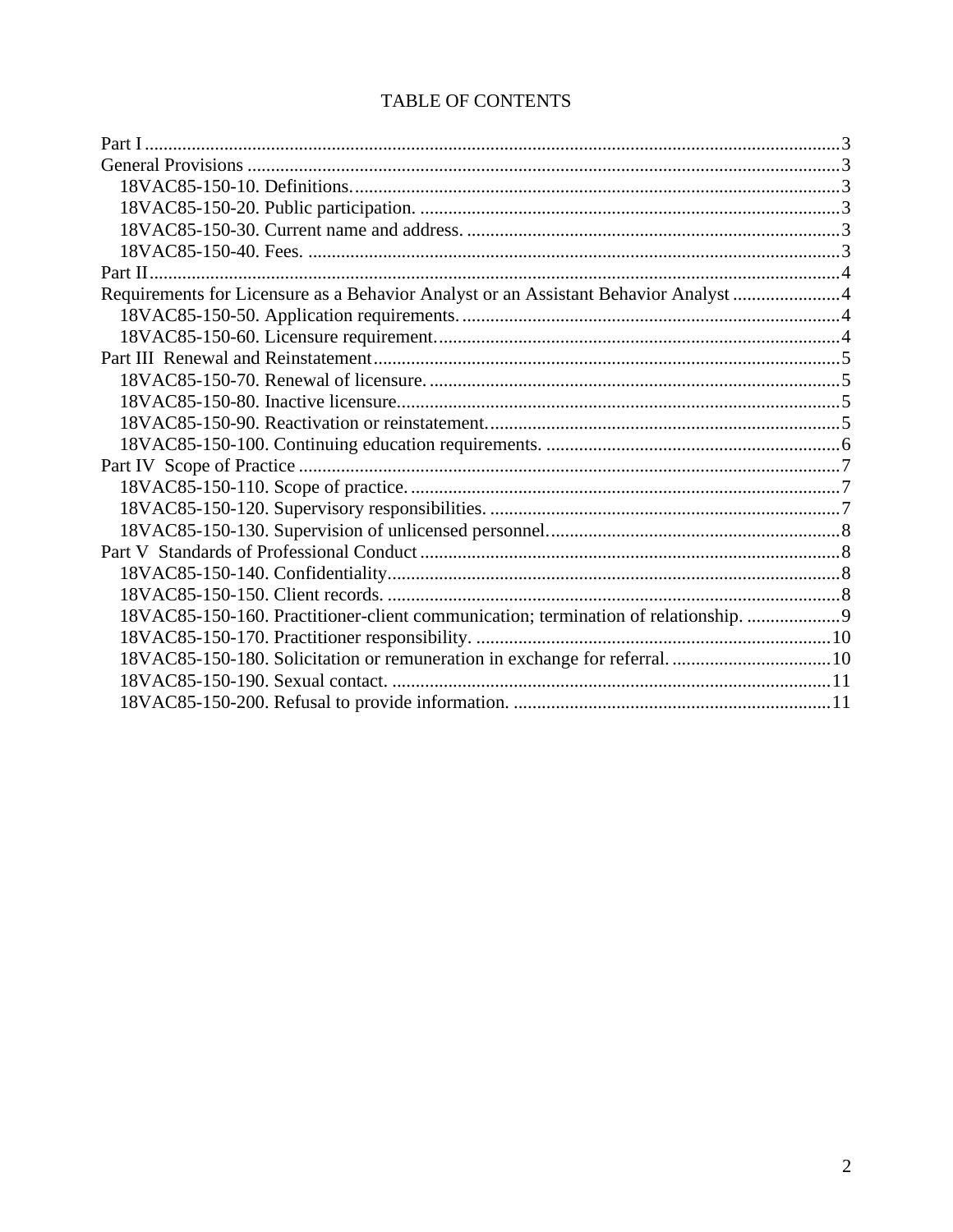# **Part I General Provisions**

#### <span id="page-2-2"></span><span id="page-2-1"></span><span id="page-2-0"></span>**18VAC85-150-10. Definitions.**

A. The following words and terms when used in this chapter shall have the meanings ascribed to them in § 54.1-2900 of the Code of Virginia:

Board

Practice of behavior analysis

B. The following words and terms when used in this chapter shall have the following meanings unless the context clearly indicates otherwise:

"BACB" means the Behavior Analyst Certification Board, Inc.

"BCBA®" means a Board Certified Behavior Analyst®.

"BCaBA®" means a Board Certified Assistant Behavior Analyst®.

#### <span id="page-2-3"></span>**18VAC85-150-20. Public participation.**

<span id="page-2-4"></span>A separate board regulation, [18VAC85-11,](https://law.lis.virginia.gov/admincode/title18/agency85/chapter11/) entitled Public Participation Guidelines, provides for involvement of the public in the development of all regulations of the Virginia Board of Medicine.

#### **18VAC85-150-30. Current name and address.**

Each licensee shall furnish the board his current name and address of record. All notices required by law or by this chapter to be given by the board to any such licensee shall be validly given when sent to the latest address of record provided or served to the licensee. Any change of name or change in the address of record or public address, if different from the address of record, shall be furnished to the board within 30 days of such change.

#### <span id="page-2-5"></span>**18VAC85-150-40. Fees.**

A. The following fees have been established by the board:

1. The initial fee for the behavior analyst license shall be \$130; for the assistant behavior analyst license, it shall be \$70.

2. The fee for reinstatement of the behavior analyst license that has been lapsed for two years or more shall be \$180; for the assistant behavior analyst license, it shall be \$90.

3. The fee for active license renewal for a behavior analyst shall be \$135; for any assistant behavior analyst, it shall be \$70. The fees for inactive license renewal shall be \$70 for a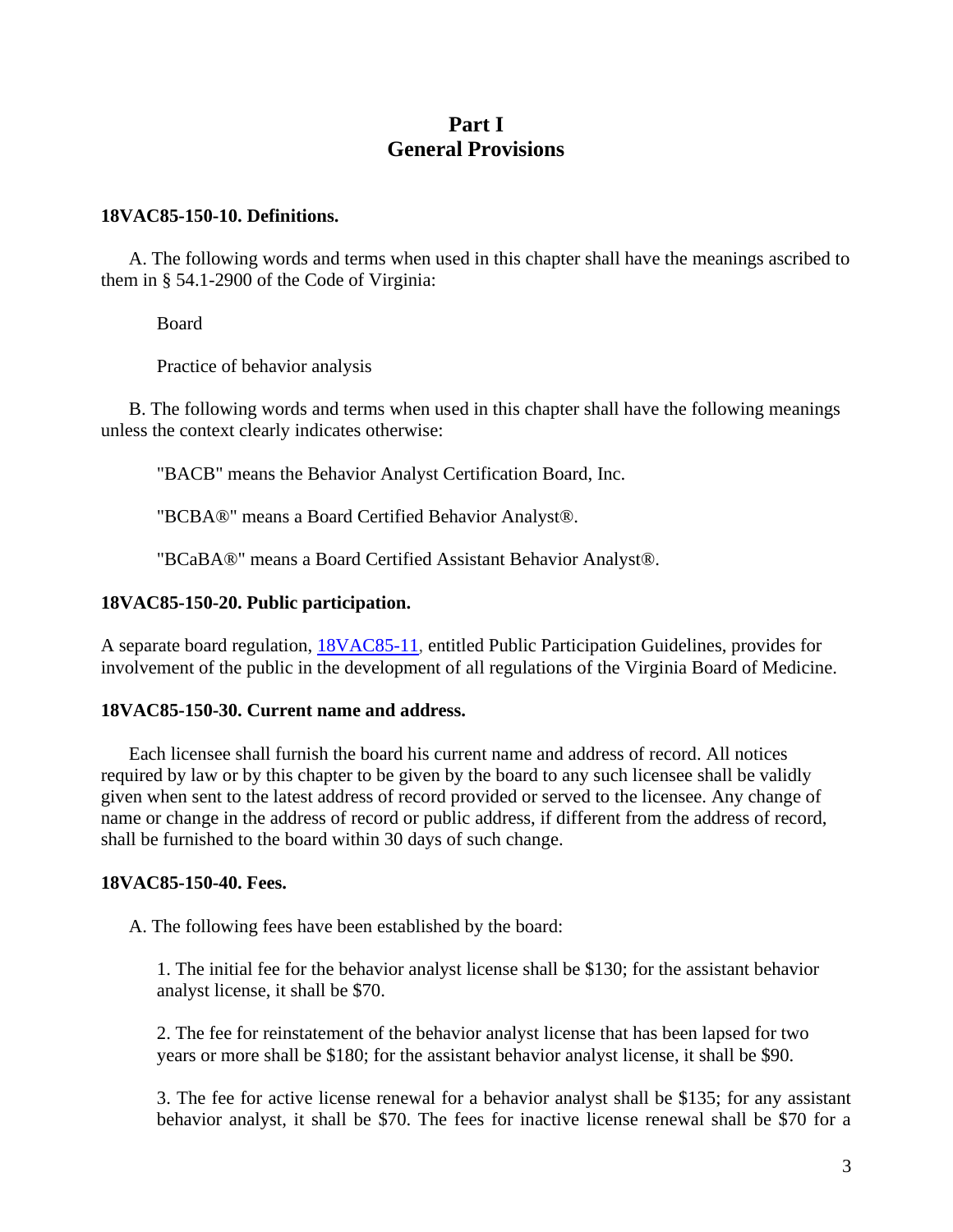behavior analyst and \$35 for an assistant behavior analyst. Renewals shall be due in the birth month of the licensee in each odd-numbered year. For 2021, the renewal of an active license as a behavior analyst shall be \$108, and the renewal fee for an inactive license shall be \$54; the renewal fee for an active license as an assistant behavior analyst shall be \$54, and the renewal fee for an inactive license shall be \$28.

4. The additional fee for processing a late renewal application within one renewal cycle shall be \$50 for a behavior analyst and \$30 for an assistant behavior analyst.

5. The fee for a letter of good standing or verification to another state for a license shall be \$10.

6. The fee for reinstatement of licensure pursuant to § 54.1-2408.2 of the Code of Virginia shall be \$2,000.

7. The handling fee for a returned check or a dishonored credit card or debit card shall be \$50.

8. The fee for a duplicate license shall be \$5.00, and the fee for a duplicate wall certificate shall be \$15.

B. Unless otherwise provided, fees established by the board shall not be refundable.

# <span id="page-3-1"></span><span id="page-3-0"></span>**Part II Requirements for Licensure as a Behavior Analyst or an Assistant Behavior Analyst**

#### <span id="page-3-2"></span>**18VAC85-150-50. Application requirements.**

An applicant for licensure shall submit the following on forms provided by the board:

- 1. A completed application and a fee as prescribed in 18VAC85-150-40.
- 2. Verification of certification as required in 18VAC85-150-60.
- 3. Verification of practice as required on the application form.

4. If licensed or certified in any other jurisdiction, verification that there has been no disciplinary action taken or pending in that jurisdiction.

5. Verification from the BACB on disciplinary action taken or pending by that body.

#### <span id="page-3-3"></span>**18VAC85-150-60. Licensure requirement.**

An applicant for a license to practice as a behavior analyst or an assistant behavior analyst shall hold current certification as a BCBA® or a BCaBA® obtained by meeting qualifications and passage of the examination required for certification as a BCBA® or a BCaBA® by the BACB.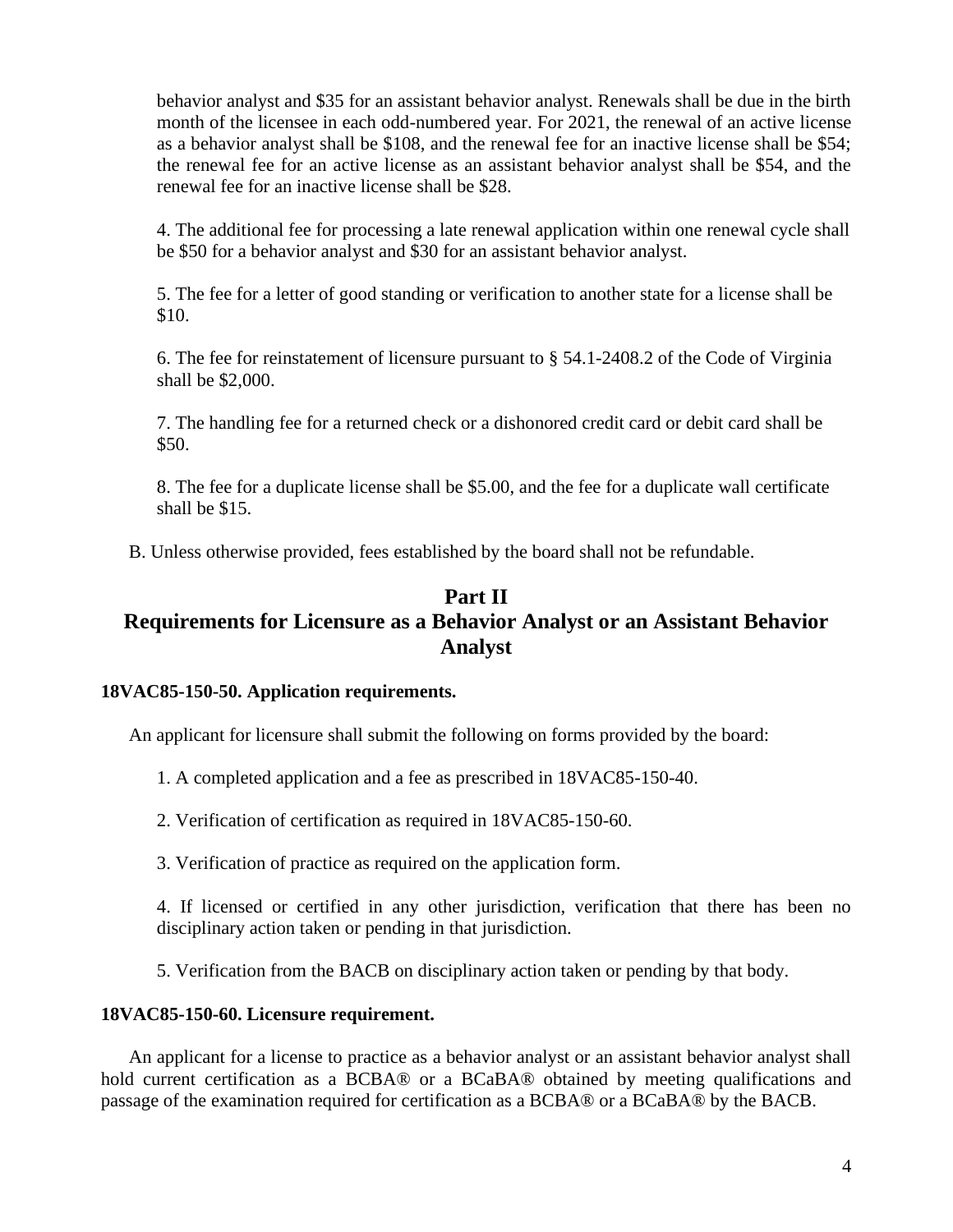# **Part III Renewal and Reinstatement**

#### <span id="page-4-1"></span><span id="page-4-0"></span>**18VAC85-150-70. Renewal of licensure.**

A. Every behavior analyst or assistant behavior analyst who intends to maintain an active license shall biennially renew his license each odd-numbered year during his birth month and shall:

- 1. Submit the prescribed renewal fee; and
- 2. Attest to having met the continuing education requirements of 18VAC85-150-100.

B. The license of a behavior analyst or assistant behavior analyst that has not been renewed by the first day of the month following the month in which renewal is required is lapsed. Practice with a lapsed license may be grounds for disciplinary action. A license that is lapsed for two years or less may be renewed by payment of the renewal fee, a late fee as prescribed in 18VAC85-150-40, and documentation of compliance with continuing education requirements.

#### <span id="page-4-2"></span>**18VAC85-150-80. Inactive licensure.**

A behavior analyst or assistant behavior analyst who holds a current, unrestricted license in Virginia shall, upon a request on the renewal application and submission of the required fee, be issued an inactive license. The holder of an inactive license shall not be entitled to perform any act requiring a license to practice as a behavior analyst or assistant behavior analyst in Virginia.

#### <span id="page-4-3"></span>**18VAC85-150-90. Reactivation or reinstatement.**

A. To reactivate an inactive license or to reinstate a license that has been lapsed for more than two years, a behavior analyst or assistant behavior analyst shall submit evidence of competency to return to active practice to include one of the following:

1. Information on continued practice in another jurisdiction as a licensed behavior analyst or a licensed assistant behavior analyst or with certification as a BCBA® or BCaBA® during the period in which the license has been inactive or lapsed;

2. Sixteen hours of continuing education for each year in which the license as a behavior analyst or 10 hours for each year in which the license as an assistant behavior analyst has been inactive or lapsed, not to exceed three years; or

3. Recertification by passage of the BCBA® or the BCaBA® certification examination from the BACB.

B. To reactivate an inactive license, a behavior analyst or assistant behavior analyst shall pay a fee equal to the difference between the current renewal fee for inactive licensure and the renewal fee for active licensure.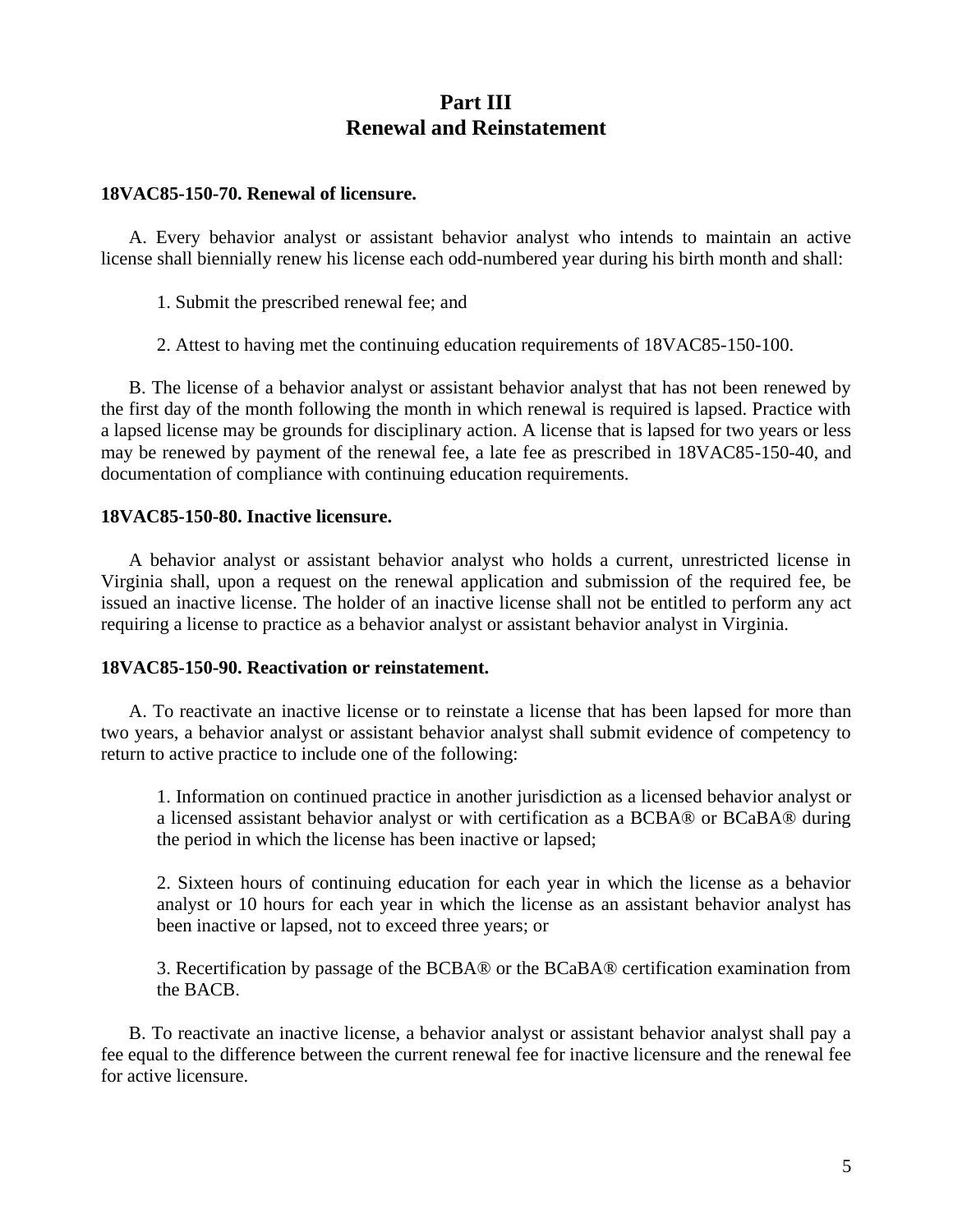C. To reinstate a license that has been lapsed for more than two years, a behavior analyst or assistant behavior analyst shall file an application for reinstatement and pay the fee for reinstatement of his license as prescribed in 18VAC85-150-40. The board may specify additional requirements for reinstatement of a license so lapsed to include education, experience, or reexamination.

D. A behavior analyst or assistant behavior analyst whose licensure has been revoked by the board and who wishes to be reinstated shall make a new application to the board, fulfill additional requirements as specified in the order from the board, and make payment of the fee for reinstatement of his licensure as prescribed in 18VAC85-150-40 pursuant to § 54.1-2408.2 of the Code of Virginia.

E. The board reserves the right to deny a request for reactivation or reinstatement to any licensee who has been determined to have committed an act in violation of § 54.1-2915 of the Code of Virginia or any provisions of this chapter.

#### <span id="page-5-0"></span>**18VAC85-150-100. Continuing education requirements.**

A. In order to renew an active license, a behavior analyst shall attest to having completed 32 hours of continuing education and an assistant behavior analyst shall attest to having completed 20 hours of continuing education as approved and documented by a sponsor recognized by the BACB within the last biennium. Four of the required hours shall be related to ethics in the practice of behavior analysis. Up to two continuing education hours may be satisfied through delivery of behavioral analysis services, without compensation, to low-income individuals receiving services through a local health department or a free clinic organized in whole or primarily for the delivery of health services. One hour of continuing education may be credited for three hours of providing such volunteer services. For the purpose of continuing education credit for voluntary service, the hours shall be approved and documented by the health department or free clinic.

B. A practitioner shall be exempt from the continuing education requirements for the first biennial renewal following the date of initial licensure in Virginia.

C. The practitioner shall retain in his records the completed form with all supporting documentation for a period of four years following the renewal of an active license.

D. The board shall periodically conduct a random audit of its active licensees to determine compliance. The practitioners selected for the audit shall provide all supporting documentation within 30 days of receiving notification of the audit.

E. Failure to comply with these requirements may subject the licensee to disciplinary action by the board.

F. The board may grant an extension of the deadline for continuing education requirements, for up to one year, for good cause shown upon a written request from the licensee prior to the renewal date.

G. The board may grant an exemption from all or part of the requirements for circumstances beyond the control of the licensee, such as temporary disability, mandatory military service, or officially declared disasters.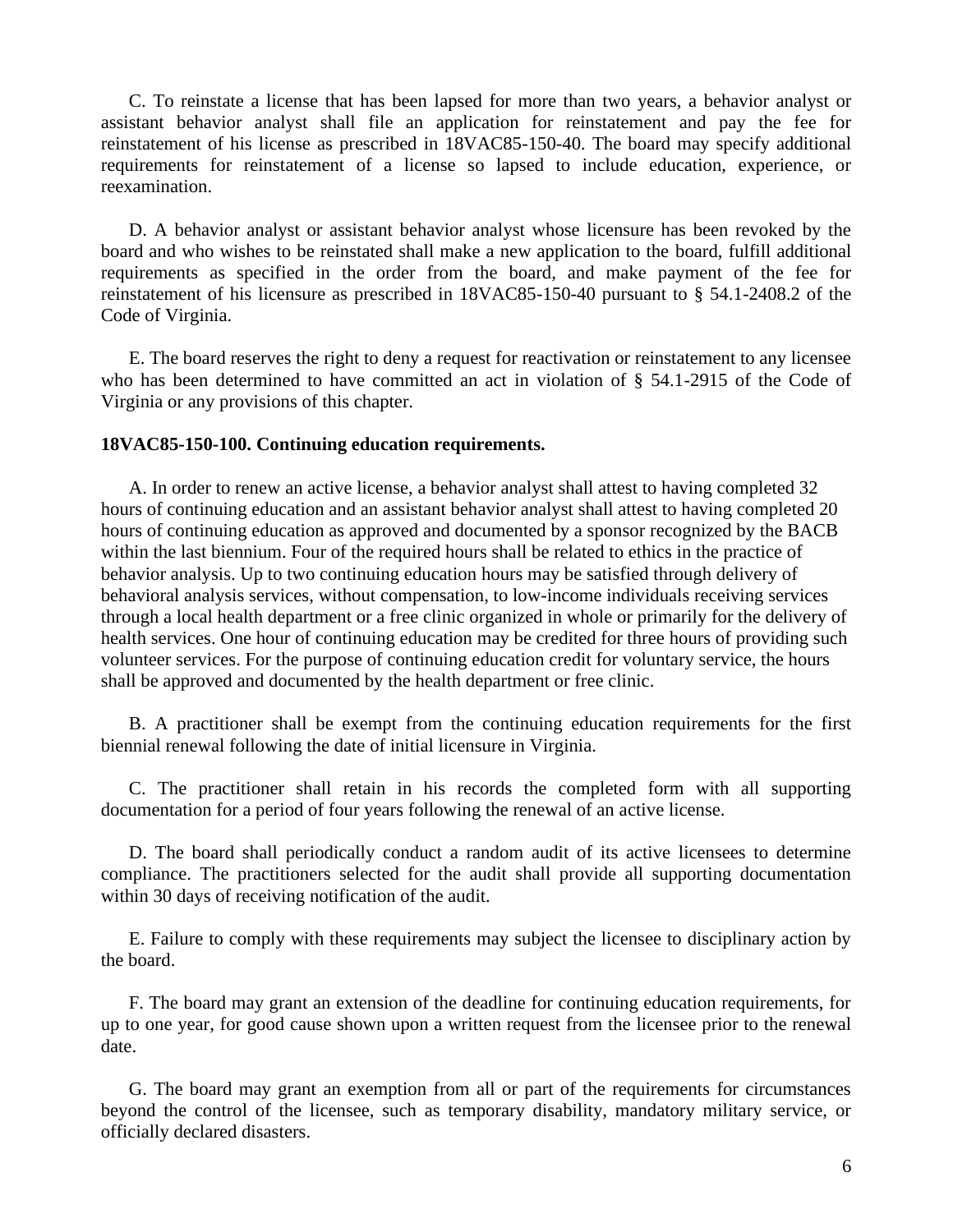# **Part IV Scope of Practice**

#### <span id="page-6-1"></span><span id="page-6-0"></span>**18VAC85-150-110. Scope of practice.**

The practice of a behavior analyst includes:

1. Design, implementation, and evaluation of environmental modifications using the principles and methods of behavior analysis to produce socially significant improvement in human behavior, including the use of direct observation, measurement, and functional analysis of the relationship between environment and behavior; and

2. Supervision of licensed assistant behavior analysts and unlicensed personnel.

#### <span id="page-6-2"></span>**18VAC85-150-120. Supervisory responsibilities.**

A. The licensed behavior analyst is ultimately responsible and accountable for client care and outcomes under his clinical supervision.

B. There shall be a written supervisory agreement between the licensed behavior analyst and the licensed assistant behavior analyst that shall address:

1. The domains of competency within which services may be provided by the licensed assistant behavior analyst; and

2. The nature and frequency of the supervision of the practice of the licensed assistant behavior analyst by the licensed behavior analyst.

A copy of the written supervisory agreement shall be maintained by the licensed behavior analyst and the licensed assistant behavior analyst and made available to the board upon request.

C. Delegation shall only be made if, in the judgment of the licensed behavior analyst, the task or procedures can be properly and safely performed by an appropriately trained assistant behavior analyst or other person, and the delegation does not jeopardize the health or safety of the client.

D. Supervision activities by the licensed behavior analyst include:

1. Direct, real-time observation of the supervisee implementing behavior analytic assessment and intervention procedures with clients in natural environments and/or training others to implement them, with feedback from the supervisor.

2. One-to-one, real-time interactions between supervisor and supervisee to review and discuss assessment and treatment plans and procedures, client assessment and progress data and reports, published research, ethical and professional standards and guidelines, professional development needs and opportunities, and relevant laws, regulations, and policies.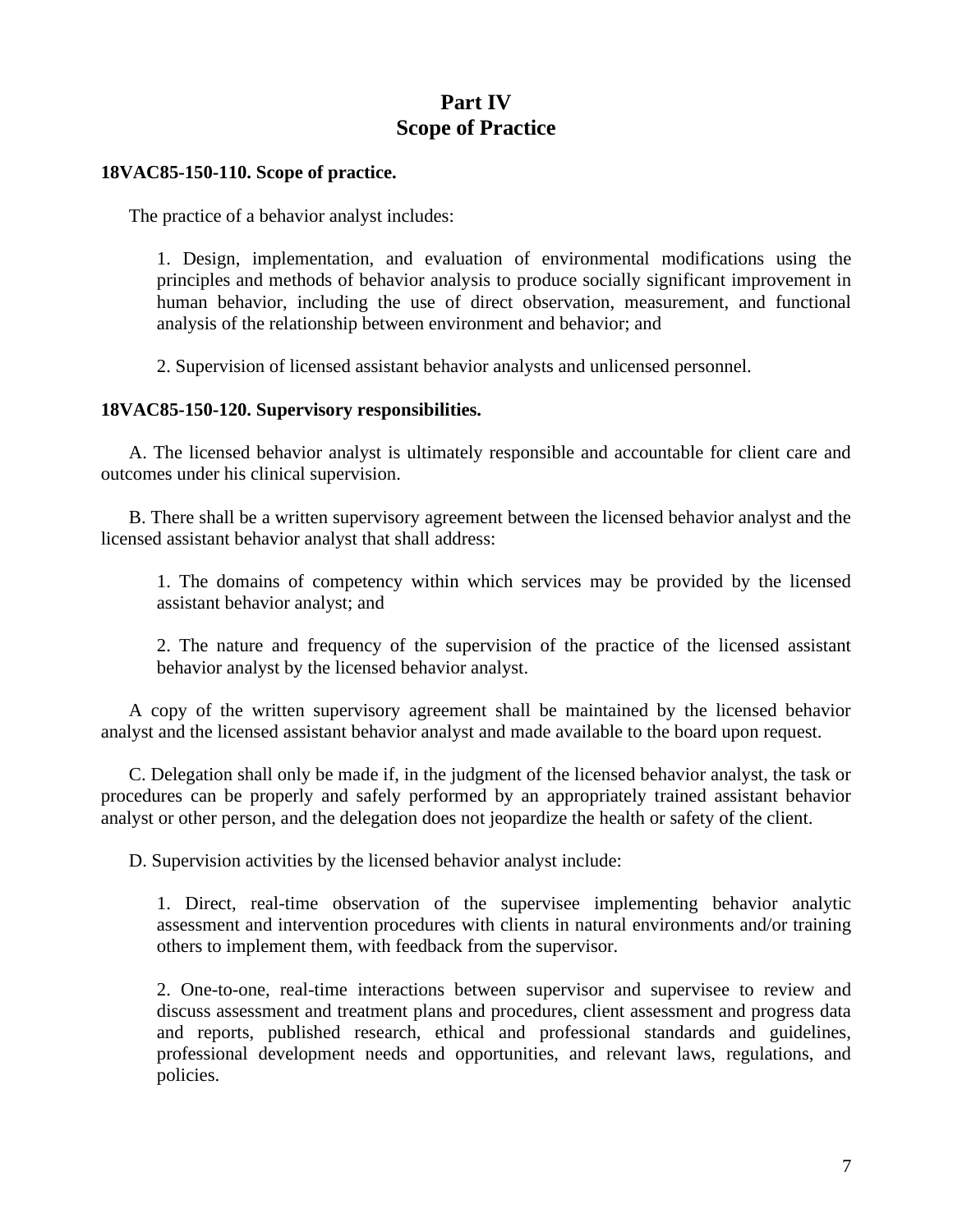3. Real-time interactions between a supervisor and a group of supervisees to review and discuss assessment and treatment plans and procedures, client assessment and progress data and reports, published research, ethical and professional standards and guidelines, professional development needs and opportunities, and relevant laws, regulations, and policies.

4. Informal interactions between supervisors and supervisees via telephone, electronic mail, and other written communication are encouraged but may not be considered formal supervision.

For the purposes of this subsection, "real-time" shall mean live and person-to-person.

E. The frequency and nature of supervision interactions are determined by the individualized assessment or treatment plans of the clients served by the licensed behavior analyst and the assistant behavior analyst but shall occur not less than once every four weeks with each supervision session lasting no less than one hour.

#### <span id="page-7-0"></span>**18VAC85-150-130. Supervision of unlicensed personnel.**

A. Unlicensed personnel may be supervised by a licensed behavior analyst or a licensed assistant behavior analyst.

B. Unlicensed personnel may be utilized to perform:

1. Nonclient-related tasks, including but not limited to clerical and maintenance activities and the preparation of the work area and equipment; and

2. Certain routine client-related tasks that, in the opinion of and under the supervision of a licensed behavior analyst or a licensed assistant behavior analyst, have no potential to adversely impact the client or the client's treatment plan and do not constitute the practice of behavior analysis.

### **Part V Standards of Professional Conduct**

#### <span id="page-7-2"></span><span id="page-7-1"></span>**18VAC85-150-140. Confidentiality.**

A practitioner shall not willfully or negligently breach the confidentiality between a practitioner and a client. A breach of confidentiality that is required or permitted by applicable law or beyond the control of the practitioner shall not be considered negligent or willful.

#### <span id="page-7-3"></span>**18VAC85-150-150. Client records.**

A. Practitioners shall comply with the provisions of § 32.1-127.1:03 of the Code of Virginia related to the confidentiality and disclosure of client records.

B. Practitioners shall provide client records to another practitioner or to the client or his personal representative in a timely manner in accordance with provisions of § 32.1-127.1:03 of the Code of Virginia.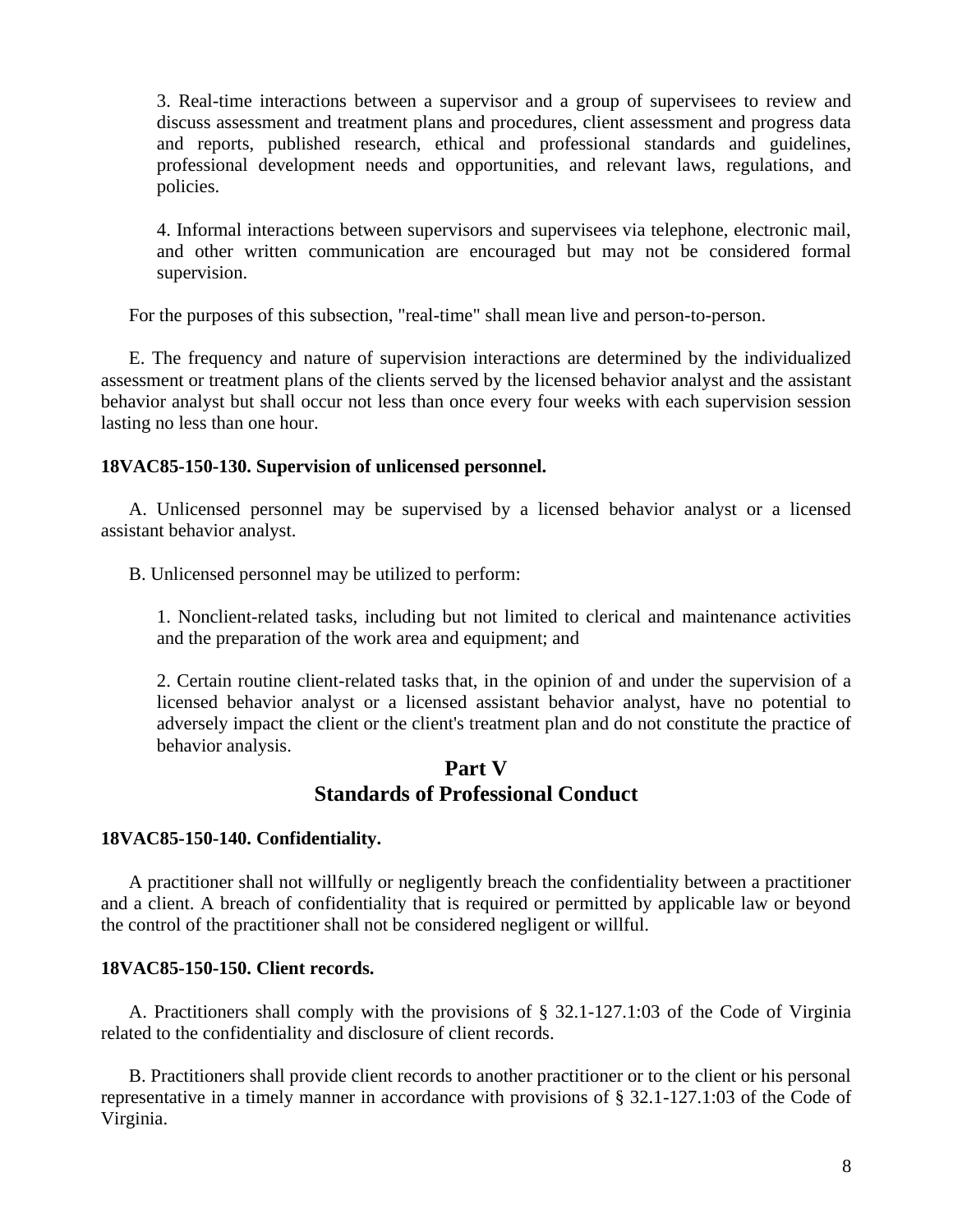C. Practitioners shall properly manage and keep timely, accurate, legible, and complete client records.

D. Practitioners who are employed by a health care institution, educational institution, school system, or other entity in which the individual practitioner does not own or maintain his own records shall maintain client records in accordance with the policies and procedures of the employing entity.

E. Practitioners who are self-employed or employed by an entity in which the individual practitioner owns and is responsible for client records shall:

1. Maintain a client record for a minimum of six years following the last client encounter with the following exceptions:

a. Records of a minor child shall be maintained until the child reaches the age of 18 years or becomes emancipated, with a minimum time for record retention of six years from the last client encounter regardless of the age of the child;

b. Records that have previously been transferred to another practitioner or health care provider or provided to the client or his legally authorized representative; or

c. Records that are required by contractual obligation or federal law may need to be maintained for a longer period of time.

2. Post information or in some manner inform all clients concerning the time frame for record retention and destruction. Client records shall only be destroyed in a manner that protects client confidentiality, such as by incineration or shredding.

3. When closing, selling, or relocating his practice, meet the requirements of § 54.1-2405 of the Code of Virginia for giving notice that copies of records can be sent to any likeregulated provider of the client's choice or provided to the client or legally authorized representative.

#### <span id="page-8-0"></span>**18VAC85-150-160. Practitioner-client communication; termination of relationship.**

A. Communication with clients.

1. Except as provided in § 32.1-127.1:03 F of the Code of Virginia, a practitioner shall accurately present information to a client or his legally authorized representative in understandable terms and encourage participation in decisions regarding the client's care.

2. A practitioner shall not deliberately make a false or misleading statement regarding the practitioner's skill or the efficacy or value of a treatment or procedure provided or directed by the practitioner.

3. Before an initial assessment or intervention is performed, informed consent shall be obtained from the client or his legally authorized representative. Practitioners shall inform clients or their legally authorized representative of the risks, benefits, and alternatives of the recommended procedure that a reasonably prudent practitioner would tell a client.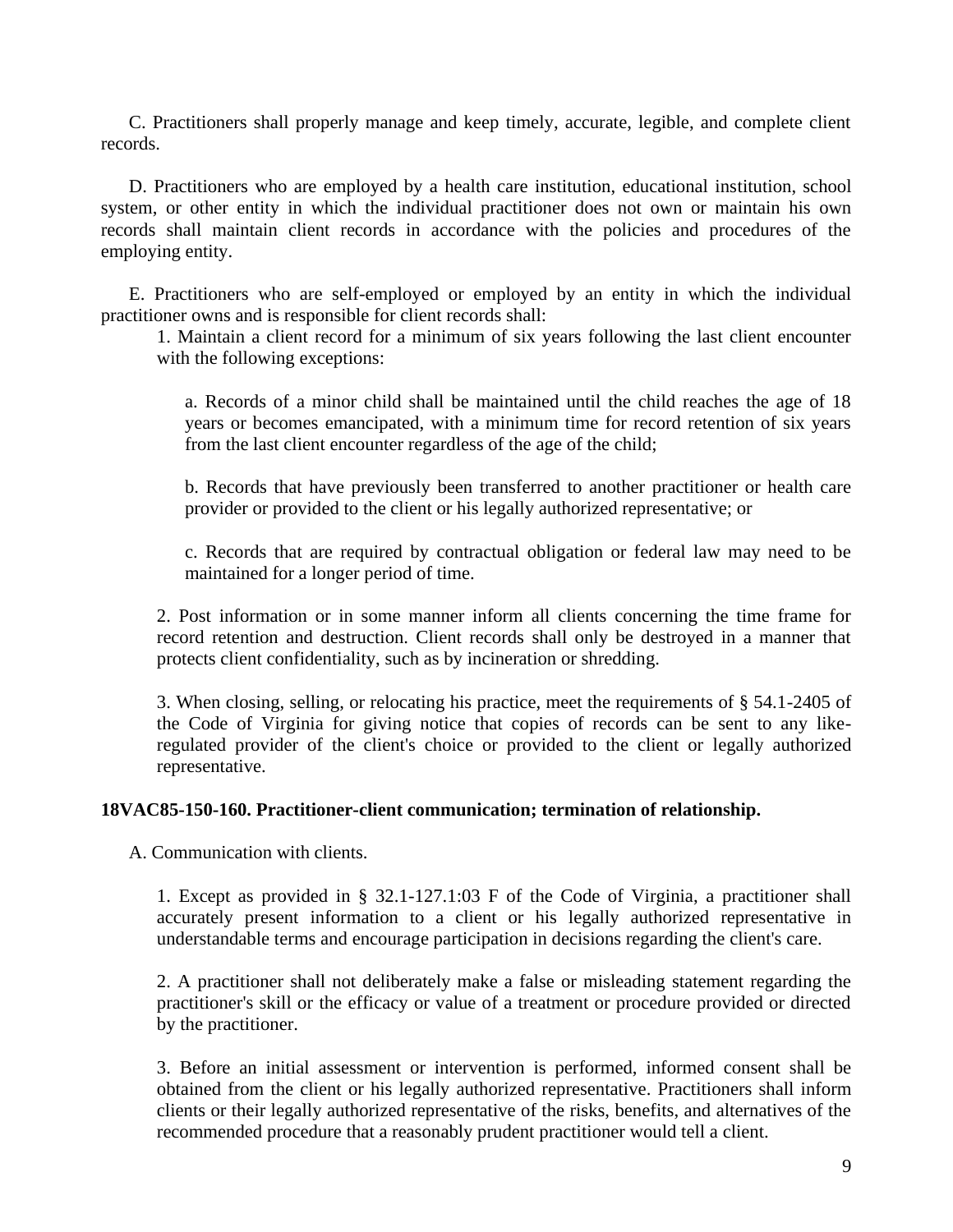a. Informed consent shall also be obtained if there is a significant change to a therapeutic procedure or intervention performed on a client that is not part of routine, general care and that is more restrictive on the continuum of care.

b. In the instance of a minor or a client who is incapable of making an informed decision on his own behalf or is incapable of communicating such a decision due to a physical or mental disorder, the legally authorized person available to give consent shall be informed and the consent documented.

c. An exception to the requirement for consent prior to performance of a procedure or intervention may be made in an emergency situation when a delay in obtaining consent would likely result in imminent harm to the client.

4. Practitioners shall adhere to requirements of § 32.1-162.18 of the Code of Virginia for obtaining informed consent from clients prior to involving them as subjects in human research with the exception of retrospective chart reviews.

B. Termination of the practitioner-client relationship.

1. The practitioner or the client may terminate the relationship. In either case, the practitioner shall make the client record available, except in situations where denial of access is allowed by law.

2. A practitioner shall not terminate the relationship or make his services unavailable without documented notice to the client that allows for a reasonable time to obtain the services of another practitioner.

#### <span id="page-9-0"></span>**18VAC85-150-170. Practitioner responsibility.**

A. A practitioner shall not:

1. Perform procedures or techniques that are outside the scope of his practice or for which he is not trained and individually competent;

2. Knowingly allow a subordinate to jeopardize client safety or provide client care outside of the subordinate's scope of practice or area of responsibility. Practitioners shall delegate client care only to subordinates who are properly trained and supervised;

3. Engage in an egregious pattern of disruptive behavior or interaction in a health care setting that interferes with client care or could reasonably be expected to adversely impact the quality of care rendered to a client; or

4. Exploit the practitioner-client relationship for personal gain.

B. Advocating for client safety or improvement in client care within a health care entity shall not constitute disruptive behavior provided the practitioner does not engage in behavior prohibited in subdivision A 3 of this section.

#### <span id="page-9-1"></span>**18VAC85-150-180. Solicitation or remuneration in exchange for referral.**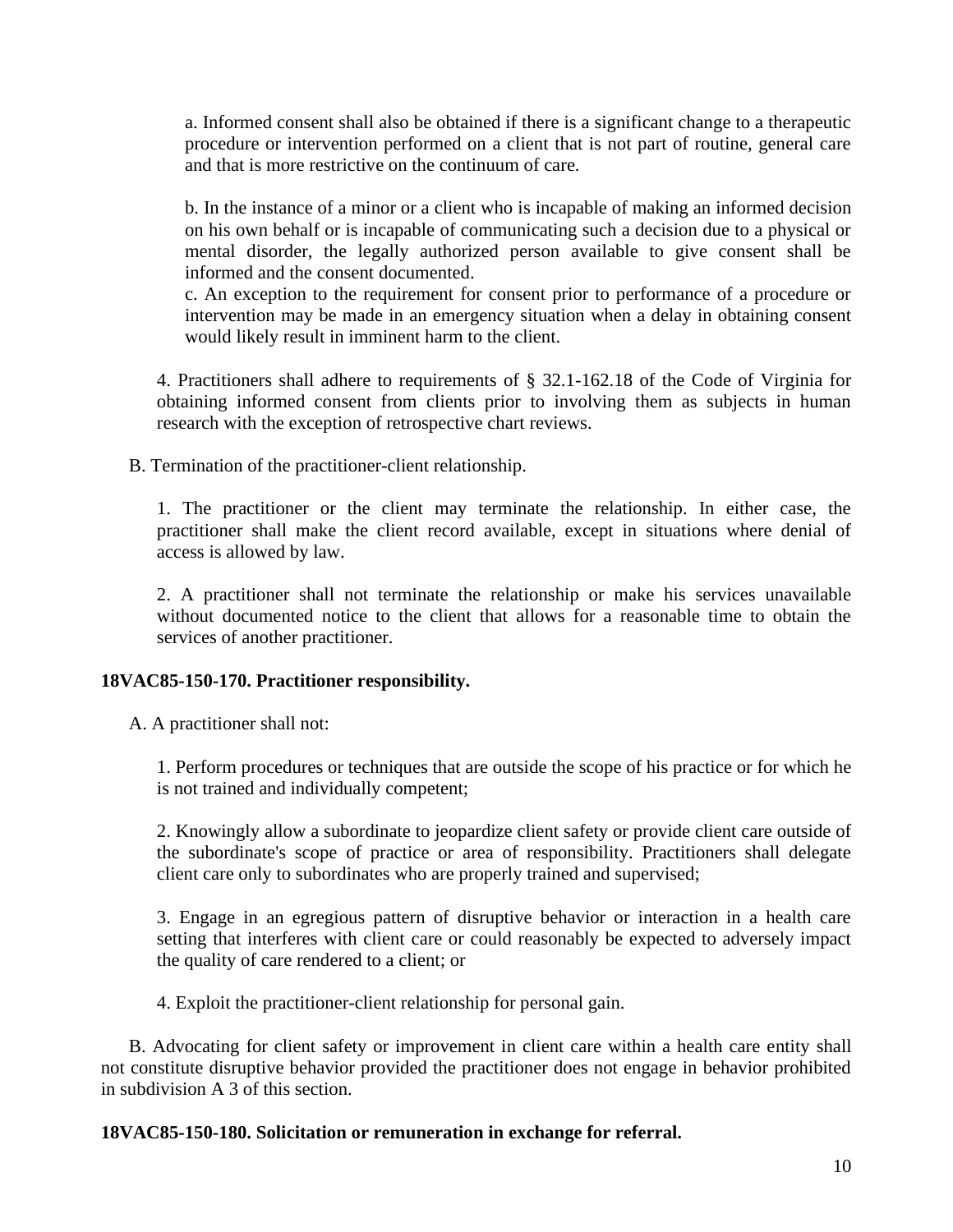A practitioner shall not knowingly and willfully solicit or receive any remuneration, directly or indirectly, in return for referring an individual to a facility or institution as defined in § 37.2-100 of the Code of Virginia or hospital as defined in § 32.1-123 of the Code of Virginia.

Remuneration shall be defined as compensation, received in cash or in kind, but shall not include any payments, business arrangements, or payment practices allowed by 42 USC § 1320 a-7b(b), as amended, or any regulations promulgated thereto.

#### <span id="page-10-0"></span>**18VAC85-150-190. Sexual contact.**

A. For purposes of § 54.1-2915 A 12 and A 19 of the Code of Virginia and this section, sexual contact includes, but is not limited to, sexual behavior or verbal or physical behavior that:

1. May reasonably be interpreted as intended for the sexual arousal or gratification of the practitioner, the client, or both; or

2. May reasonably be interpreted as romantic involvement with a client regardless of whether such involvement occurs in the professional setting or outside of it.

B. Sexual contact with a client.

1. The determination of when a person is a client for purposes of § 54.1-2915 A 19 of the Code of Virginia is made on a case-by-case basis with consideration given to the nature, extent, and context of the professional relationship between the practitioner and the person. The fact that a person is not actively receiving treatment or professional services from a practitioner is not determinative of this issue. A person is presumed to remain a client until the practitioner-client relationship is terminated.

2. The consent to, initiation of, or participation in sexual behavior or involvement with a practitioner by a client does not change the nature of the conduct nor negate the statutory prohibition.

C. Sexual contact between a practitioner and a former client after termination of the practitionerclient relationship may still constitute unprofessional conduct if the sexual contact is a result of the exploitation of trust, knowledge, or influence of emotions derived from the professional relationship.

D. Sexual contact between a practitioner and a key third party shall constitute unprofessional conduct if the sexual contact is a result of the exploitation of trust, knowledge, or influence derived from the professional relationship or if the contact has had or is likely to have an adverse effect on client care. For purposes of this section, key third party of a client means spouse or partner, parent or child, guardian, or legal representative of the client.

E. Sexual contact between a supervisor and a trainee shall constitute unprofessional conduct if the sexual contact is a result of the exploitation of trust, knowledge, or influence derived from the professional relationship or if the contact has had or is likely to have an adverse effect on client care.

#### <span id="page-10-1"></span>**18VAC85-150-200. Refusal to provide information.**